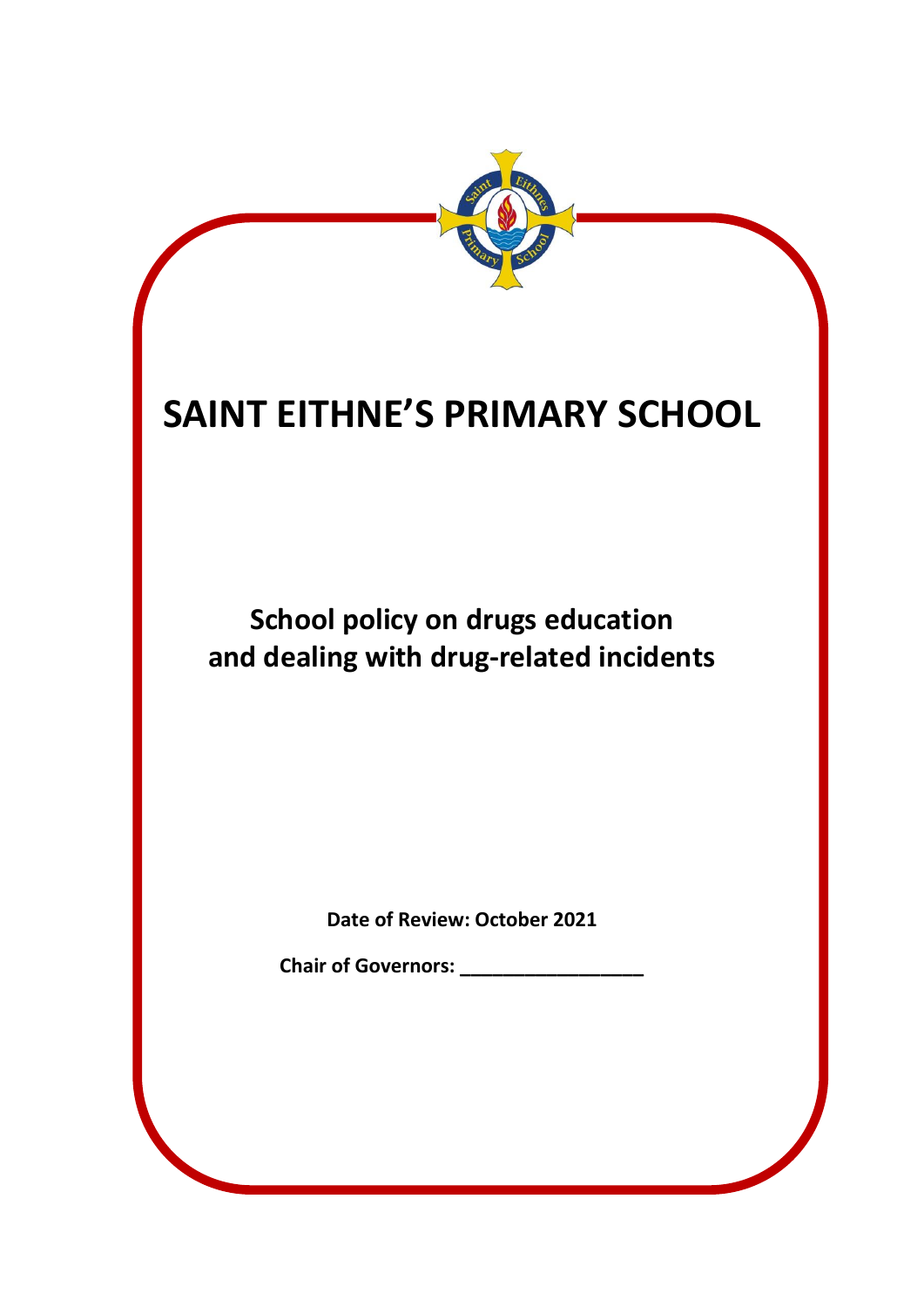#### **Ethos**

Saint Eithne's is a Catholic Maintained Primary School for boys and girls in the 4 - 11+ age group. Through the provision of a caring and effective Catholic education we aim to enable all our pupils to attain their full potential academically, socially, physically and spiritually.

We shall endeavour to create, maintain and act upon a policy, which considers the pastoral needs of all members of the school community.. It is important that every member of the school community is conscious of the needs of others. We hope to foster an attitude of caring and respect in all staff and pupils.

As part of the school's care and welfare of its pupils, we believe we have a duty to inform and educate children about drug use. We committed to the health and safety of everyone here and we will work together with parents and the local community to enable pupils to make healthy, informed choices and discourage the misuse of drugs.

#### **Definition – What is a Drug?**

For the purpose of this document and in line with the guidance pack issued to all schools by CCEA in 2015 a drug can be defined as **"any substance which, when taken, has the effect of altering the way a person behaves, feels, sees or thinks."**

This refers to all drugs whether:

- Illegal drugs (those controlled by the Misuse of drugs Act 1971) such as ecstasy, cannabis, crack/cocaine, heroin and LSD, ketamine, GHB, anabolic steroids and khat
- Drugs that are legal to use but are covered by some legislation such as selling to under 18 year olds including alcohol, tobacco, shisha and volatile substances (solvents)
- Drugs that are legal to use and buy such as poppers
- Over the counter and prescription medicines
- And other drugs such legal highs/Novel Psychoactive Substances that are illegal to sell for human consumption and e-cigarettes that currently have no restrictions (although laws about selling to under 18s and use in public places are to be put in place)

#### **Definitions of other key words**

Drug use describes any drug taking. Any drug use can potentially lead to harm, including through intoxication, breach of the law or school rules, or future health problems.

Drug misuse is drug taking which leads to social, psychological, physical or legal problems through intoxication, regular excessive consumption and/or dependence.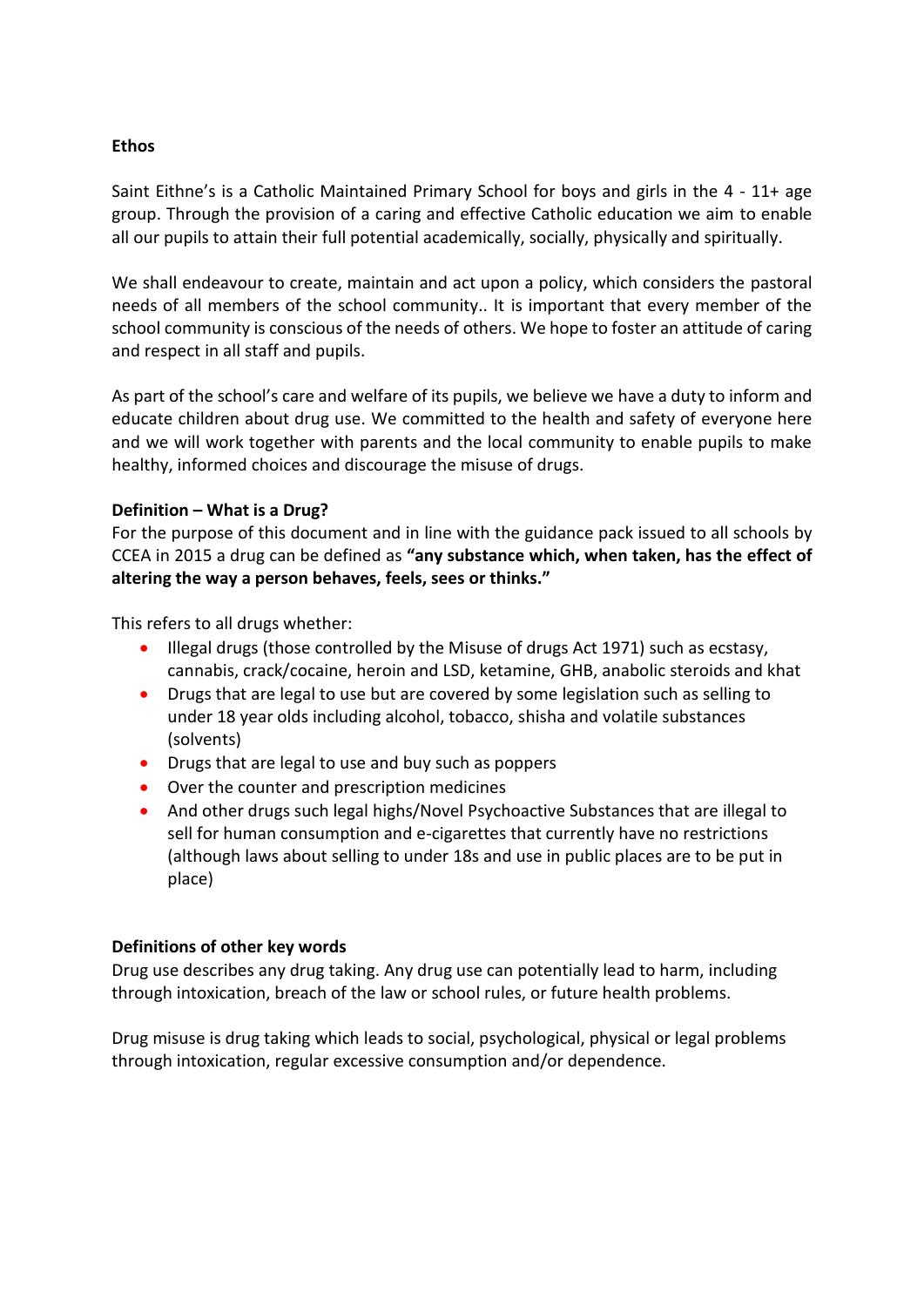### **Rationale**

Drugs are a reality in children's lives and schools share responsibility with parents and the community to educate pupils about the risks and consequences of drug use and misuse and to encourage them to make healthy, informed choices by increasing knowledge, challenging attitudes and practising skills.

Our drugs education programme aims to enable all our pupils to make healthy informed choices by increasing their knowledge, exploring a range of attitudes about drug use and developing and practising their decision making skills. The programme we follow will be based on guidelines provided by CCEA (2015) and DENI circular 2015/23 and will be sensitive to the age and experiences of our pupils. Teaching will be based on an understanding that a variety of approaches should be used in order to meet the needs of our pupils. This policy is not to be considered in isolation from other curricular and pastoral policies, but reflects an integrated and consistent approach to the overall education and well-being of our pupils.

#### **Aims of drug education**

To give pupils information about drugs and help them develop the skills and attitudes to make healthy and safe decisions about drugs, alcohol, tobacco and medicines

To achieve this, our drug education programme will help pupils:

- gain knowledge and understanding about the effects and risks and dangers of drugs and correct myths and misunderstandings
- develop skills to make informed decisions, including communication, self awareness, negotiation, finding information, help and advice, helping others and managing situations involving drugs
- develop skills to manage situations involving drugs including assessing and avoiding risks, assertiveness and refusal skills and helping others
- explore their own and other peoples' attitudes to drugs, drug use and drug users, including challenging stereotypes and dispelling myths and exploring media and social influences

### **Development and Implementation**

#### **Outline of Drugs Education Programme**

This is delivered mainly within the School's WAU and PDMU lessons and linking with our health education programme.

**Key Stage1** focuses on what are safe and unsafe substances, what medicines are, why people take them and how to take them safely, being ill and getting better and what to do if someone persuades you to take something dangerous

**Key Stage 2** focuses on what a drug is, the effects and risks of drugs including tobacco and alcohol, managing peer influences and resisting pressure to take risks and be able to make safe decisions.

Our curriculum ensures that we are covering both the statutory requirement in WAU to teach pupils to recognise the impact of drugs on the way their bodies function and the nonstatutory science guidance to teach how some drugs and other substances can be harmful to the human body and the relationship between diet, exercise, drugs, lifestyle and health.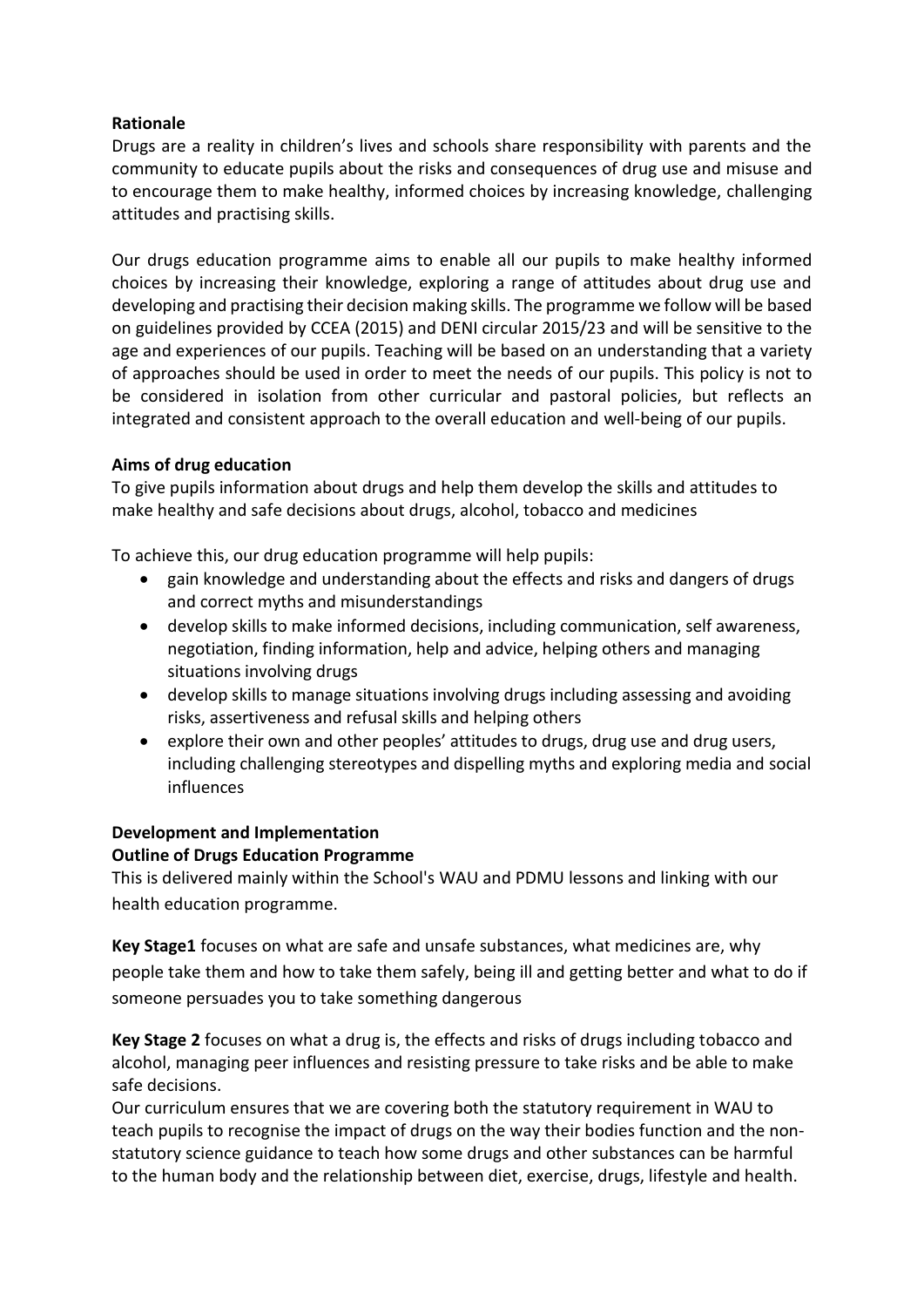## **Roles and Responsibilities**

# **Pupils**

Be aware of and adhere to school rules in relation to drug use/misuse, including tobacco, alcohol, over-the-counter and prescribed medication, volatile substances and controlled drugs.

# **Parents/Guardians**

- Support the school in the development and implementation of this policy, including the school's procedures for handling incidents of suspected drug misuse and the drug education programme.
- Support your son/daughter if they have become involved with drugs.

# **All staff, both teaching and non-teaching:**

- To deal with any emergency procedures if necessary.
- To forward any information, substance or paraphernalia received to the designated teacher for drugs who may have to take immediate action.
- To complete a brief factual report of the suspected incident and forward it to the Principal.
- If approached by the media concerning any drug-related incidents, do not give any statement **only the Principal** should make a statement to the media.

# **Teachers delivering the Drug Education programme.**

- Deliver the school's drug education programme.
- Try to create an atmosphere in the classroom in which pupils can freely contribute to discussion, safe in the knowledge that the comments, ideas and feelings of the group are valued.
- Support pupils in their class if necessary.
- Liaise with the designated teacher for drugs regarding any aspect of the programme/policy, as necessary.

### **The Role of the Designated Teacher.**

The duties of the designated teacher should include:

- The responsibility for the co-ordination of the school's procedures for handling suspected drugs-related incidents and the training and induction of these procedures with new and existing staff;
- To act as the contact point, as necessary, for outside agencies that may have to work with the school or with a pupil or pupils concerned;
- To take possession of any substance(s) and associated paraphernalia found in the event of a suspected incident and complete a factual report which is forwarded to the principal;

In the absence of the designated teacher a recognised deputy should be available as deemed appropriate by the school.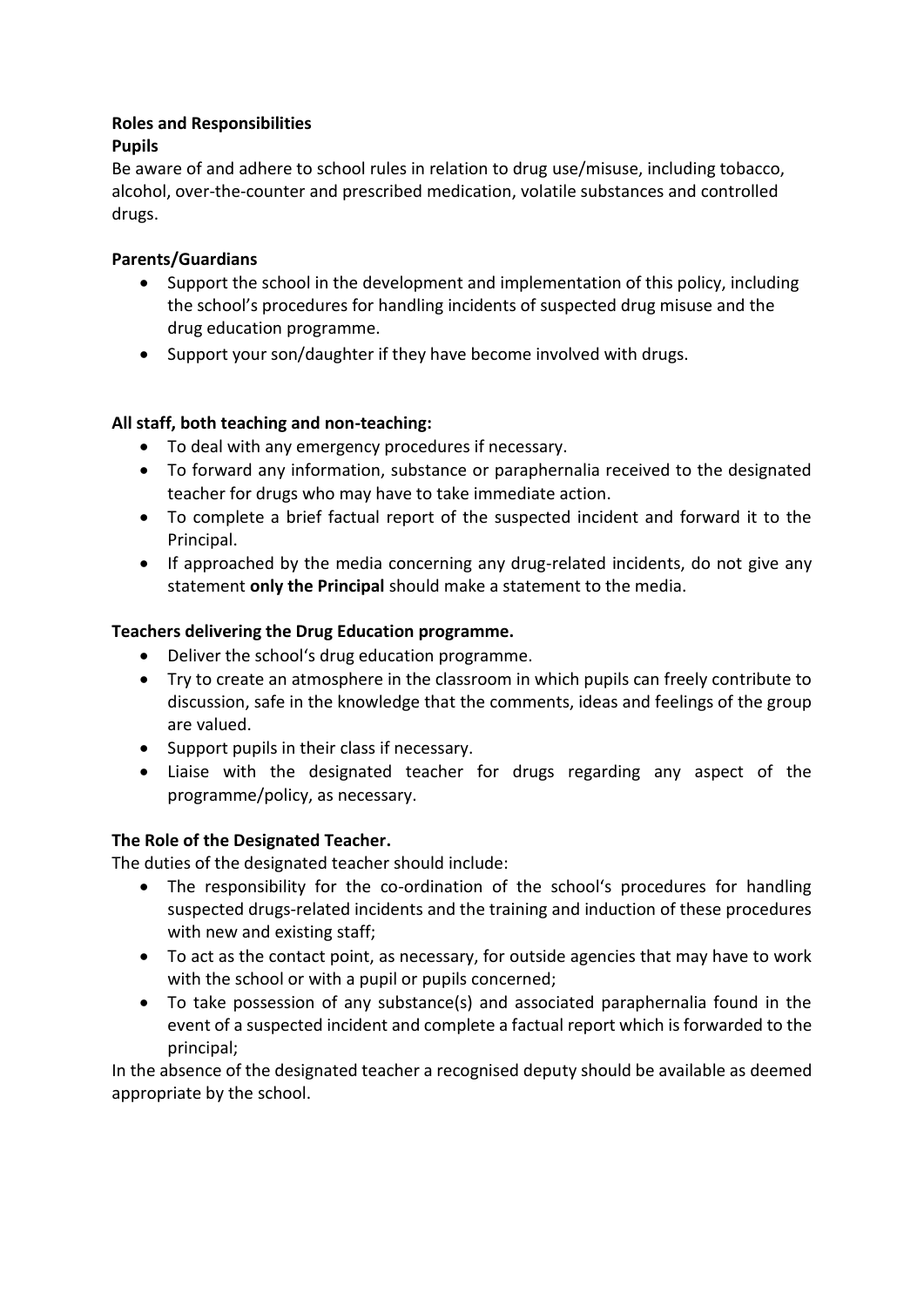### **The Role of the Principal**

- To determine the circumstances of all incidents but it is the responsibility of the PSNI to investigate any criminal offence.
- To make every effort to contact the parents/guardians of those pupils involved in any suspected drugs-related incident;
- To ensure that in any incident involving a controlled drug there is close liaison with the police.
- To confine their responsibilities, after contacting the police, to the welfare of the pupil(s) involved in the incident, the other pupils in the school and the handling, storage and safe disposal of any drugs/drugs-related paraphernalia.
- To inform the Board of Governors, agreeing any appropriate pastoral/disciplinary response;
- To report the incident to the EA/CCMS Designated Drugs Officer.
- To complete, if appropriate, a written report and forwarding a copy to the Board of Governors and the designated officer within the CCMS.

### **The Role of the Board of Governors**

- Fostering and supporting the development and on-going review of the drugs policy and education programme;
- Collaborating with appropriate staff, pupils and parents/guardians;
- Facilitating the consultative process whereby the school community can respond and contribute to the effectiveness and quality of the policy and programme;
- Examining and approving these prior to their implementation in the school;
- They should ensure the policy is published in the school prospectus and that it is reviewed at regular intervals;
- Being fully aware of and adequately trained to deal with suspected drugs-related incidents including alcohol and tobacco and their appropriate disciplinary response;
- It is recommended that there should be a designated governor for drugs who has received specific training in drugs-related issues.

### **Training and information**

All staff will be provided with adequate training and support to help them deliver an effective drugs education programme and respond to situations with consistency and sensitivity. All staff should be aware of the procedures to be put in place should a drug related incident occur. (See Appendix 2)

### **Procedures**

**Medicines** – the school recommends that parents/guardians provide written details of any medical condition that individual pupils may have including medication they are on.

Medicines/tablets must not be brought to school. The school has a medication policy (available on the website). Inhalers can be used by children but only if the parent/guardian sign up to an agreement. Parents may come into school if they wish to administer a medicine when it is absolutely necessary.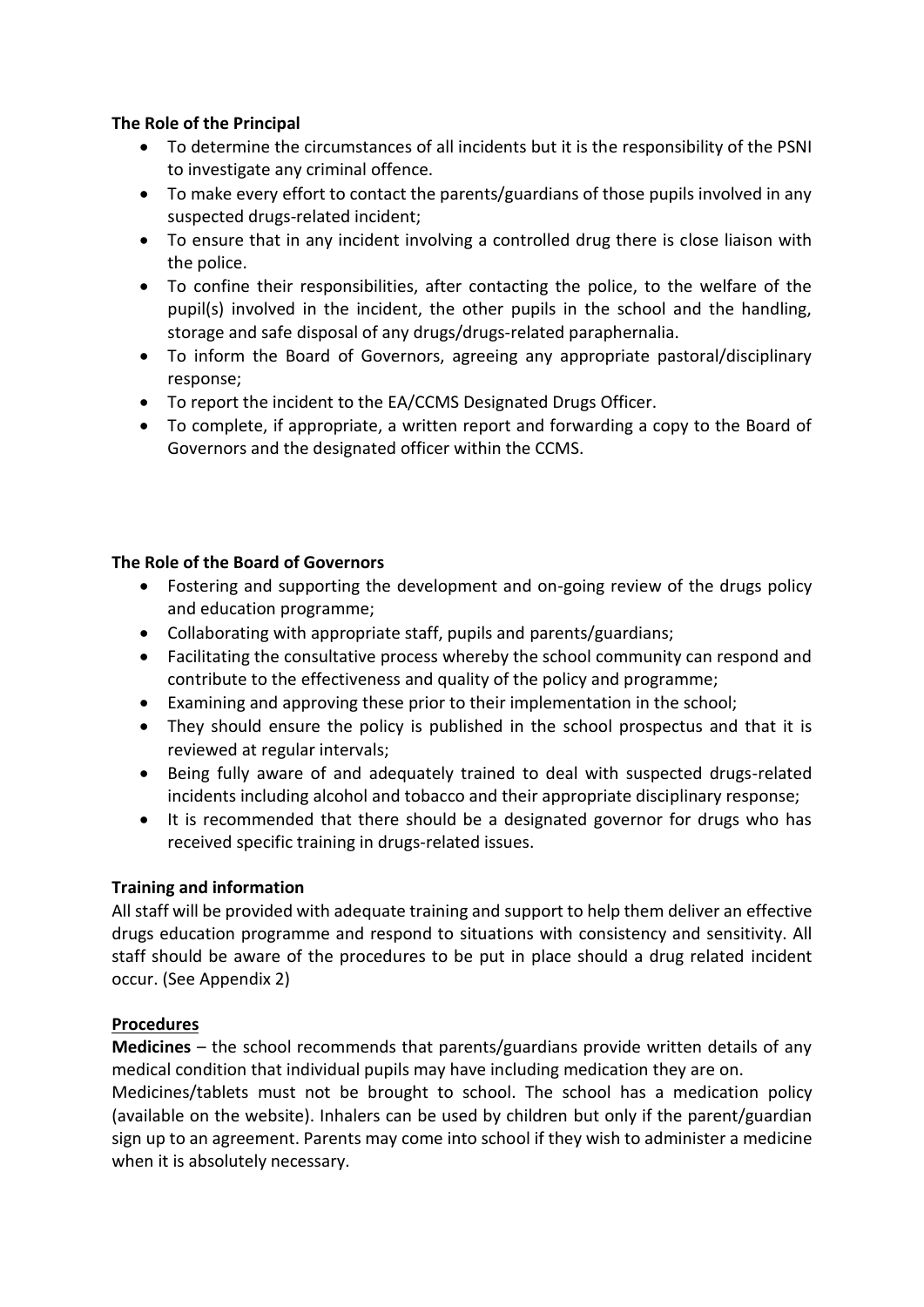**Tobacco –** in the event of a pupil being found with cigarettes on his/her person the cigarettes will be confiscated, the parents/guardians will be informed and action will be taken in line with the school's discipline policy.

**Alcohol** – no alcohol should be brought into school by pupils or consumed by them on the school premises or while on school trips. In the event of a pupil being found with alcohol on his/her person the alcohol will be confiscated, the pupil's parents/guardians will be informed and action will be taken in line with the school's discipline policy.

**Solvents** – the school will ensure that potentially harmful substances are stored safely and pupils are supervised carefully in the event of them having to be used in the course of their work. The use of correction fluid and aerosol sprays will be discouraged at all times. Caretaker's materials should be well labelled and locked in a secure cupboard.

**Illegal Substances** – no illegal substances should be brought to school or used on school premises. Should this happen then the designated teacher will deal with the incident according to the agreed procedures.

### **Dealing with incidents related to illegal drugs**

This school believes we should be a drug free community. Illegal substances, such as those defined by CCEA (2015) and DENI circular 2015/23 should not be brought into school and the use of or supply of such drugs on the school premises will be regarded with the utmost seriousness.

The designated teacher for drugs education will keep a record of all drug-related incidents.

#### **Responding to Incidents**

#### **Illness/Inappropriate Behaviour**

Where it is considered that a pupil may have taken a substance suspected to be a drug, medical assistance will immediately be sought and the parents and police informed if appropriate.

The principal /designated teacher will take temporary possession (as the law permits) of a substance suspected of being a controlled drug for the purpose of protecting a pupil from harm or committing the offence of possession.

In responding to a drug related event where evidence of drug use by a pupil or possession of a substance it would not be appropriate to prescribe centrally specific sanctions, which should be applied to drug-related incidents.

The Principal will retain responsibility for deciding how to respond to particular incidents, taking account of factors such as the age of the pupil concerned, whether the incident involved one pupil or a group of pupils, evidence of particular peer group pressure and if this is a first offence. We shall make a co-ordinated and measured response to any drug related incident considering the CCEA advice (Appendix 3).

Each case will be assessed and different levels of sanctions will be used according to the seriousness of the incident and the pupil's involvement.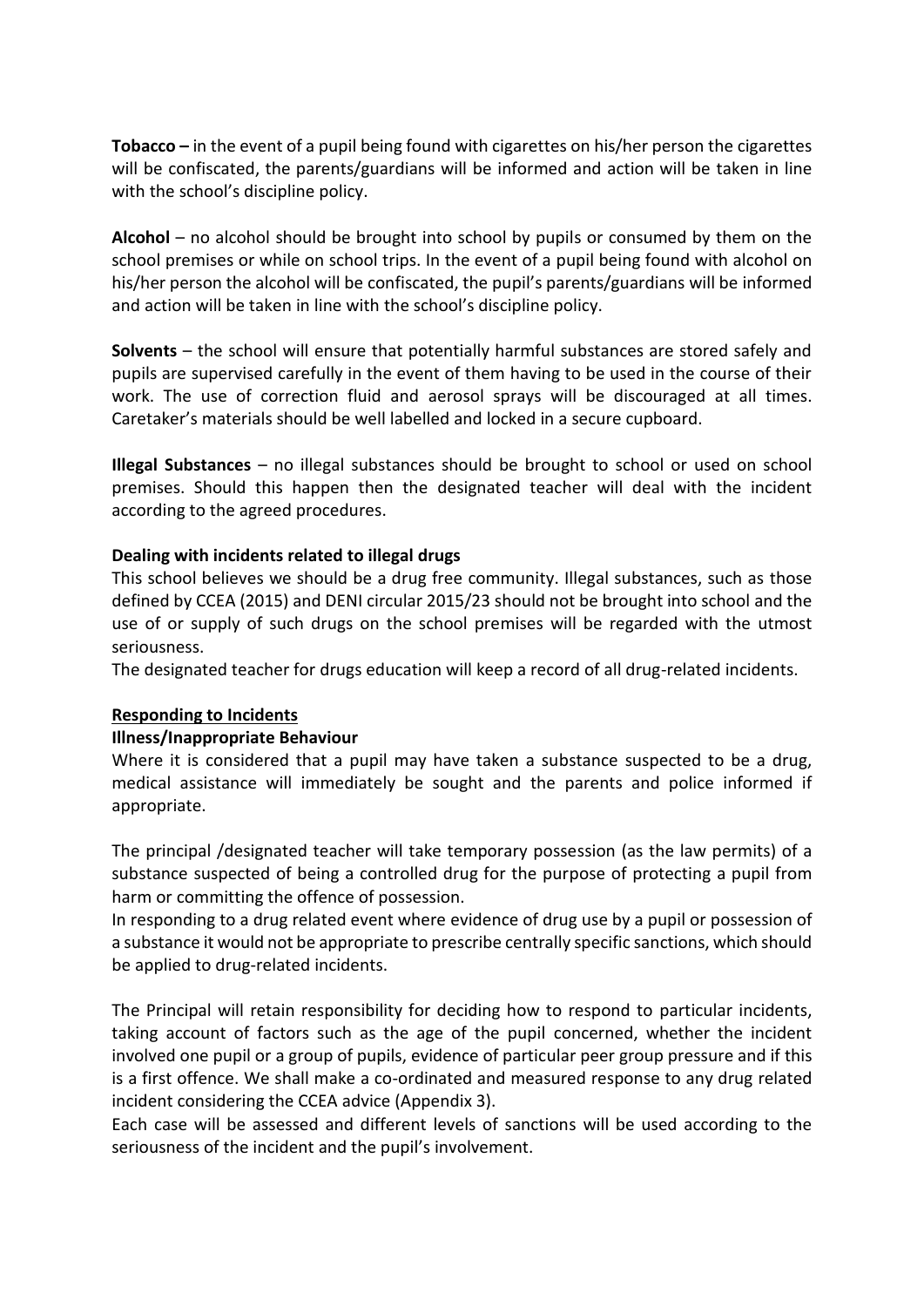# **Support**

The school will in some cases identify counselling as potentially valuable to a pupil. Parents may also be advised where to find a further support. Normal school support services may be contacted, e.g. The EWO and The CCMS Designated Officer.

A range of support services are available to children and families. These include:

- *N.S.P.C.C Bronagh Muldoon Tel:028 8224 8929*
- **National Drugs Helpline** *Tel:* 0800 776600
- **Health Promotion Agency for Northern Ireland** *Tel:* 028 9031 1611
- **Children's Safety Education Foundation** *Tel:* 0161 477 5122

All staff should be aware of the legal implications of discovering a young person in possession of a controlled drug and how they are expected to deal with such an event. All schools are legally bound to notify the local CSIO (Community and Schools Involvement Officer **in every case** where a pupil is found to have, or is suspected of having, controlled drugs in his/her possession, either on his/her person or in his/her belongings, or where drugs are found on the school premises. In relation to dealing with drug-related incidents, staff members are advised that

- Searches should only be made with the pupil's consent, and in his/her presence and that of another, adult, witness.
- If a pupil is to be detained, duress should never be used.
- Staff members should never guarantee confidentiality in relation to a disclosure by a pupil.

All members of staff (Teaching & Non-teaching staff) have a legal obligation to pass information regarding a criminal activity to the police. **At all times the needs of individual pupils must be considered and appropriate interventions and support mechanisms put in place.**

The fact that certain behaviour could constitute a violation of the criminal law should not, in itself, be taken as automatically leading to the exclusion of a pupil.

### **Liaison with Parents/Guardians**

- Details of the Drug Education Policy will be published in the school prospectus. A full copy can be obtained from the Principal on request.
- In the event of suspected drug misuse in school, the Principal will contact parents/guardians. The designated teacher will be present at any meeting arranged.
- Parents/guardians of pupils who need to take prescribed medication in school must contact the designated teacher. Medication (other than inhalers) is not normally allowed on the premises. (See Medication Policy)

### **Monitoring & Evaluation**

This policy will be reviewed on rolling 2 year basis.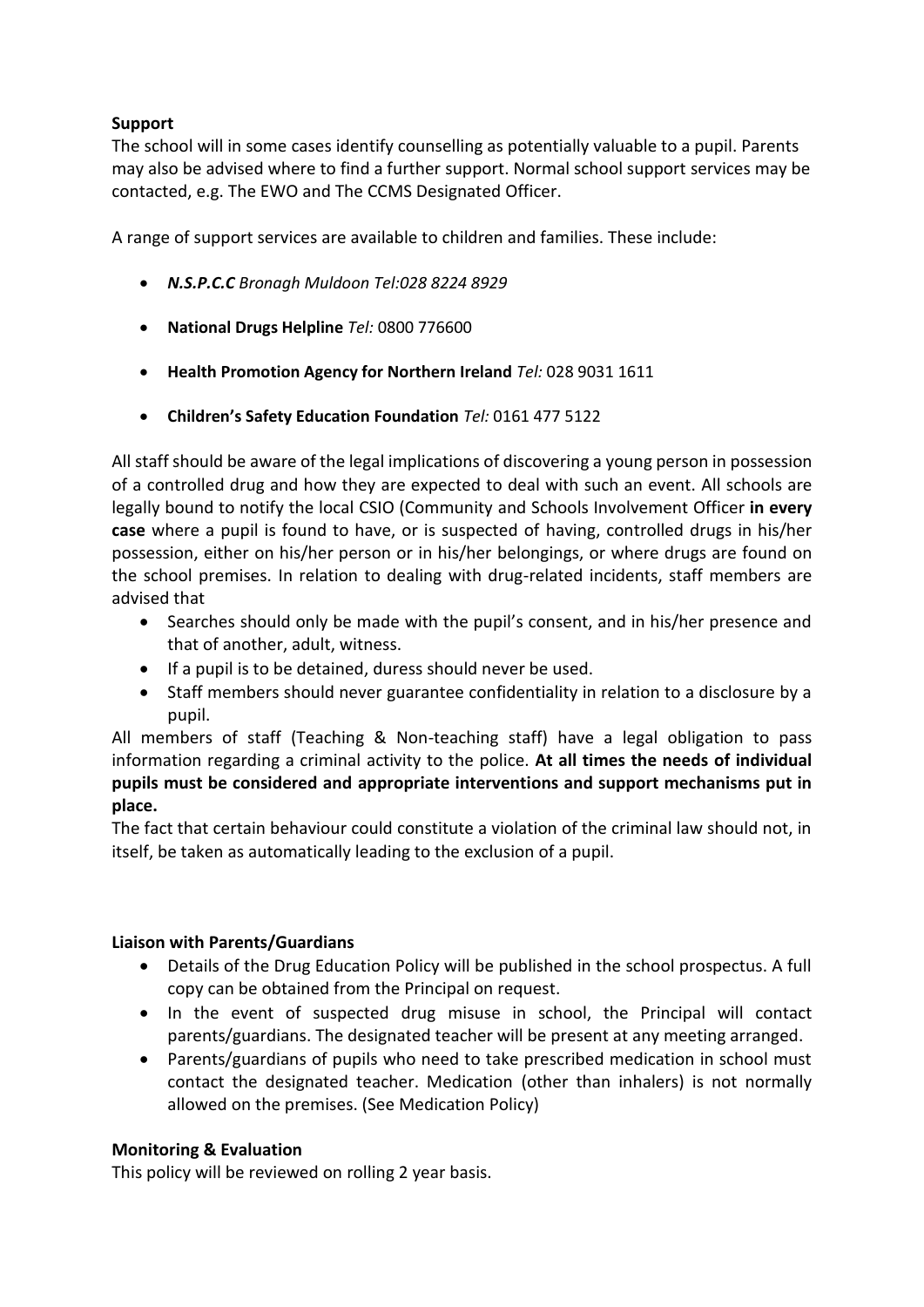## **Appendix 1**

# **CHECKLIST FOR HANDLING SUSPECTED DRUG RELATED INCIDENTS IN SCHOOLS**

This is a guide on the key procedures to undertake when a drug-related incident occurs in schools.

**1. Ensure the safety of the individual pupil involved, of other pupils, yourself and other staff. On finding a situation with a suspected substance:** 

- Get help immediately from another adult.
- Assess situation, to see if this is a life-threatening situation or not.

### **If an emergency: -**

- If necessary contact an ambulance.
- Put person under the influence of the drugs in the recovery position.
- Ensure airways are cleared.
- Remove any other bystanders from the immediate vicinity.

#### **Then in all cases: -**

- Carefully gather up any drugs / paraphernalia / evidence lying around and keep safely.
- Ascertain which substances / drugs have been taken and how much.
- Secure all drugs and paraphernalia and give to the Principal / designated teacher for drugs immediately, and lock them away.
- Contact the parents/guardians as soon as possible.

### **2. Ensure all incidents are properly investigated and recorded: -**

- Never accuse pupils of drug dealing/possession; these are alleged illicit substances until substantiated by the PSNI.
- Conduct search procedures according to school policy. (**Never search personal belongings without permission.** It is okay to search school property such as lockers, cupboards or desks).
- Ensure all drugs are safely and securely stored or destroyed, making sure that this is witnessed by another adult and recorded.
- Gather details and data from all the eyewitnesses at the scene.
- All statements and phone calls should be recorded, signed and dated.
- Record all information on official incident form and sign and date, or ensure accurate details are given to whoever is writing the form and co-sign.
- Ensure an incident form is filled in and forwarded to the EA/CCMS, as appropriate.
- Ensure that you follow all the procedures in your School's Drugs Policy.

### **3. Ensure appropriate individuals and agencies are informed and contacted as needed: -**

- Principal and designated teacher for drugs
- Parents / guardians
- PSNI (CSIO)
- $\bullet$  FA
- Chairperson initially and subsequently the Board of Governors